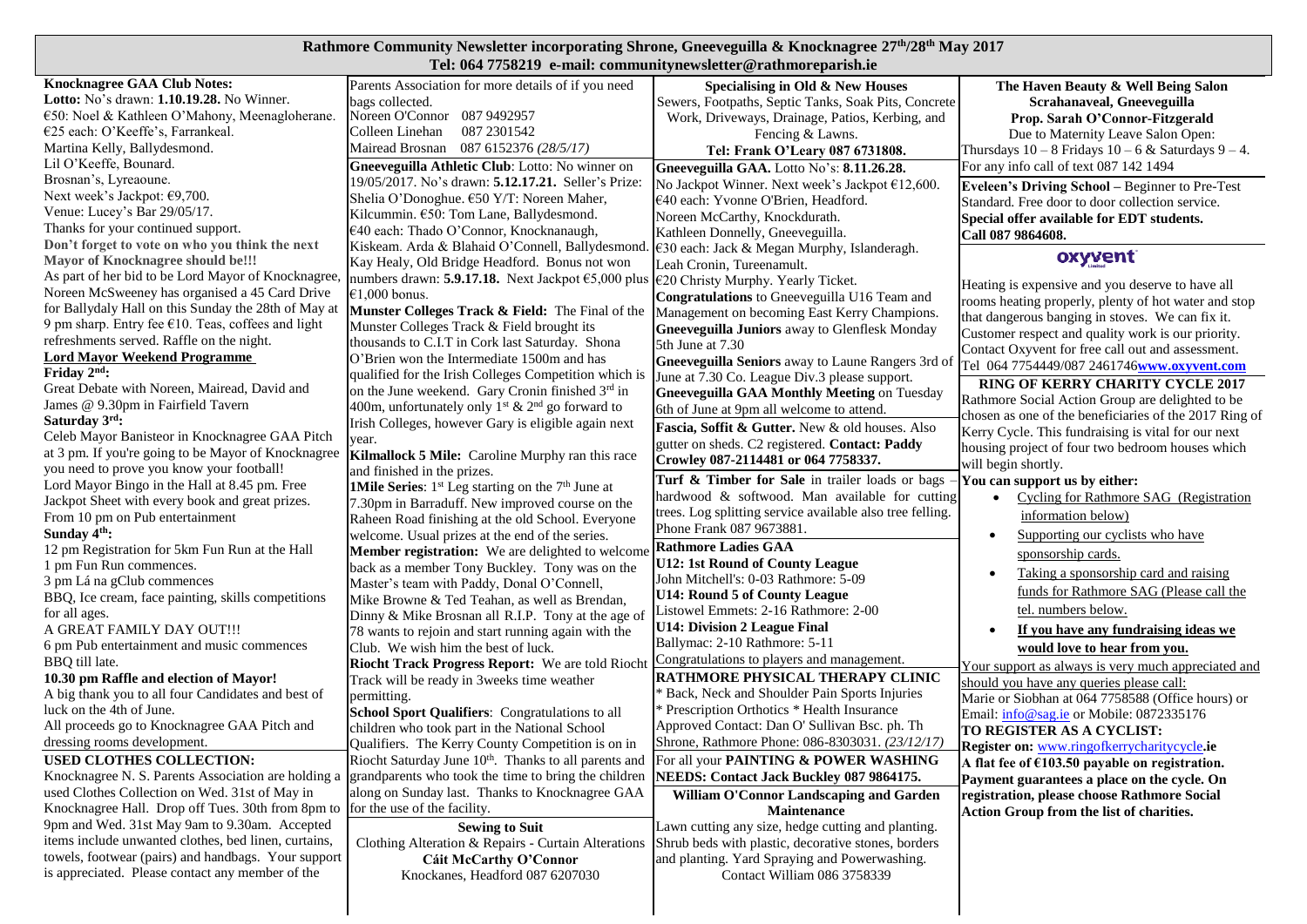| Rathmore Community Newsletter incorporating Shrone, Gneeveguilla & Knocknagree 27 <sup>th</sup> /28 <sup>th</sup> May 2017 |  |
|----------------------------------------------------------------------------------------------------------------------------|--|
| Tel: 064 7758219 e-mail: communitynewsletter@rathmoreparish.ie                                                             |  |

| <b>Rathmore Community Council:</b><br>Dr. Christine Walsh-McCarthy will hold a                                                                                                                                                                                                                                                                                                                                   | RATHMORE & DISTRICT CREDIT UNION<br><b>LTD</b>                                                                                                                                                                                                                                                                                                                                                                                                                                                                    | Work Available: Help required for turning and<br>footing turf. Contact Frank: 087 9673881.                                                                                             |                                                                                                | Spring into savings at O'Keeffes Rathmore.<br>Hygeia Lawn Weed & Feed 750m €17.95                                                                                                                                                                                                                                                                                                                                                  |
|------------------------------------------------------------------------------------------------------------------------------------------------------------------------------------------------------------------------------------------------------------------------------------------------------------------------------------------------------------------------------------------------------------------|-------------------------------------------------------------------------------------------------------------------------------------------------------------------------------------------------------------------------------------------------------------------------------------------------------------------------------------------------------------------------------------------------------------------------------------------------------------------------------------------------------------------|----------------------------------------------------------------------------------------------------------------------------------------------------------------------------------------|------------------------------------------------------------------------------------------------|------------------------------------------------------------------------------------------------------------------------------------------------------------------------------------------------------------------------------------------------------------------------------------------------------------------------------------------------------------------------------------------------------------------------------------|
| Surgery at the rear of St. Joseph's Day Care<br>Centre on Monday's, Tuesday's and Thursday's.<br>For appointment please contact 029 70124.<br>If you would like to contact the HSE with a<br>(comment /compliment/ complaint) on a HSE                                                                                                                                                                           | Being a member of a Credit Union, you enjoy<br>many benefits following membership.<br>Benefits such as:<br>Loan Protection and Life Savings                                                                                                                                                                                                                                                                                                                                                                       | Tony Togher Taxi Service, Rathmore,<br>Gneeveguilla, Knocknagree area, 24 hours 7<br>days a week, call Tony on 086 1542890.<br>(11/6/17)                                               |                                                                                                | Westland Multi Purpose Compost 701 3 for €15<br>Westland Compost + John Innes 601 $E$ 7.99.<br>Buy 2 the 3rd is free.<br>Westland Bark Mulch 1001 €7.99<br>Moss Buster 251 $E$ 24<br>Powerplus Self Propelled Lawnmower €199<br>Rattan Bistro Set €49.99                                                                                                                                                                           |
| service, e.g. difficulty getting an appointment,<br>delays, good service, community and primary                                                                                                                                                                                                                                                                                                                  | Insurance at <b>NO COST</b> to the member<br>$(T & C$ Apply)                                                                                                                                                                                                                                                                                                                                                                                                                                                      | Reliable person available for Housecleaning.<br>Contact Mary 087 7728795. (28/5/17)                                                                                                    |                                                                                                |                                                                                                                                                                                                                                                                                                                                                                                                                                    |
| care - You can do so in person, over the phone,<br>online, by email yoursay@hse.ie or by letter<br>to complaints officer in section your                                                                                                                                                                                                                                                                         | Encourage regular savings<br>$\bullet$<br>Control over your own finances<br>$\bullet$<br>Loans available at competitive rates of                                                                                                                                                                                                                                                                                                                                                                                  | Mc Cathy's Quik Pick / Gneeveguilla P.O.                                                                                                                                               |                                                                                                | Boltless Shelving Kit €39.95<br>Party Folding Table + 4 chairs $€99.99$<br>Folding Picnic Bench €99                                                                                                                                                                                                                                                                                                                                |
| complaint is in.<br>http://www.hse.ie/eng/services/feedback/ Locall<br>1890424555<br><b>Rathmore have entered Tidy Towns</b><br><b>Competition 2017</b>                                                                                                                                                                                                                                                          | interest<br><b>Optional Repayment Protection</b><br>Insurance on loans<br>Free Death Benefit Insurance                                                                                                                                                                                                                                                                                                                                                                                                            | <b>Cereals</b><br>Weetabix 24's $€2.50$<br>Nature Valley Crunch 10's<br>€2                                                                                                             | Dairy<br>Move Over<br>Butter 500ml<br>€1.59<br>Kerrymaid €1.99                                 | Ella 900 Quadrant Shower Enclosure + Tray<br>€199<br>Vertical Curved Towel Rail €49.95<br>Legend 4 Piece Bathroom Suite €199<br>Weathershield White 111 €42.95                                                                                                                                                                                                                                                                     |
| Volunteers needed to come forward to help out<br>with the Tidy Town Business & residents<br>urgently required to clean up their premises $\&$<br>houses to make sure we do well in the Tidy<br>Towns Competition.                                                                                                                                                                                                | €1,950(once you are a member before<br>age $70$<br>Your savings are being used in your<br>own community<br>Special low interest rate for 3rd level<br>students & apprentices                                                                                                                                                                                                                                                                                                                                      | <b>Meats</b><br>12 Pork Sausages €1.69<br>280gr Black or White<br>Pudding $£1.59$                                                                                                      | <b>Drinks</b><br>$2$ Lt.<br>Coke/Fanta/Sprite<br>€1.50 each<br>10Pk Splash<br>Orange / Black & | Huge selection of Pots, Planters, Feeds &<br>Seeds in store.<br>O'Keeffes Rathmore Mon - Fri 8.30am-<br>5.00pm<br>Sat - 8.30am-1.30pm                                                                                                                                                                                                                                                                                              |
| If you are interested in Volunteering contact any<br>member of Rathmore Community Council.<br>Are you unemployed and looking for a<br>challenge??<br>Have you considered returning to Education??<br>Why not call in for a coffee and a chat to<br>Killarney VTOS Adult Education Centre's                                                                                                                       | Paypoint (Pay ES, Eircom, Top Ups,<br>$\bullet$<br>Property Tax etc)<br><b>Electronic Funds Transfers</b><br>Laser/Debit Card Payments<br>Office opened 6 days a week (late<br>opening Friday)                                                                                                                                                                                                                                                                                                                    | <b>Bars</b><br>8 Rocky Bars €1.25 (1/2)<br>price)<br>Snickers/Mars/Twix/Pouch<br>€2<br><b>Toiletries</b>                                                                               | Apple $\epsilon$ 2<br>Pet Food<br>2.5kg Brandy<br>Dog $\epsilon$ 4<br>3 Tins Dog $62$          | Fuels @ O'Keeffe's Oil,<br>$\left( \frac{1}{2} \right)$<br>Rathmore<br>Tel: 064 7758013<br>$(100 \text{ years in Business } 1909 - 2009)$<br><b>Buying Heating Oil or Tractor Diesel?</b><br>Better Price Better Service-<br>your LOCAL Oil Company                                                                                                                                                                                |
| <b>OPEN DAY</b> on WEDNESDAY 31 <sup>st</sup> May 2017<br>10am-3pm<br>Courses available are QQI Level 4 with<br>Computer Training (ECDL), Personal                                                                                                                                                                                                                                                               | Rathmore Office will close at 3pm on<br>Saturday, 3rd June Bank Holiday                                                                                                                                                                                                                                                                                                                                                                                                                                           | Lynx Anti Perspirant 150ml 2 for €6<br>Brylcream Gel 150ml 2 for €6                                                                                                                    |                                                                                                | XL Stop & Shop, West End,<br><b>Rathmore 064 7758016</b><br><b>CO</b>                                                                                                                                                                                                                                                                                                                                                              |
| Development and Career Guidance. The<br>Leaving Cert course is also on offer.<br>So if you are Unemployed and in receipt of a<br>Social Welfare payment Killarney VTOS may<br>well be for you.<br>It's never too late to learn so call in for a chat to<br>KILLARNEY VTOS which is based next door<br>to St. Vincent de Paul Shop New Street Carpark<br>Email: killarneyvtos@eircom.net<br>064-6637757 (28/5/17) | Weekend.<br>EDEL'S BEAUTY SALON, Barraduff will be<br>closed for maternity leave until Saturday1st July. For<br>appointments after this date please<br>call 087 0642929.<br>Tureencahill Active Retired Group & IRD<br><b>Duhallow</b> wish to express their appreciation of the<br>generous support of their Coffee Morning Held on<br>the 5th May in Aid of Alzheimer's Association which<br>raised €910 and has been forwarded to Alzheimer's<br>Association. Thanks to all who supported this great<br>cause. | <b>Post Office Affairs</b><br>Hurry! Get your Rewards Card today and start<br>collecting your points with all your Post-Office<br>business. Enjoy the rewards of Meals, Breaks<br>etc. |                                                                                                | <b>Cut Price Petrol and Diesel</b><br>Offers Available From 08th - 24th<br>May<br><b>Cadbury Bars Selected Range</b><br>2 for $E2.20$<br>Thank you for your much appreciated custom. Blossom Hill White/Red Wine<br>Only €8.99<br><b>McVities Digestives</b><br>Only $£2.00$<br><b>Lyons Toffy Pops</b><br>Only $£1.00$<br>Capri Sun 330ml<br>Only $£1.00$<br>Freshly made<br>Rolls/Wraps/Paninis/Baps/Sandwiches Made to<br>Order |